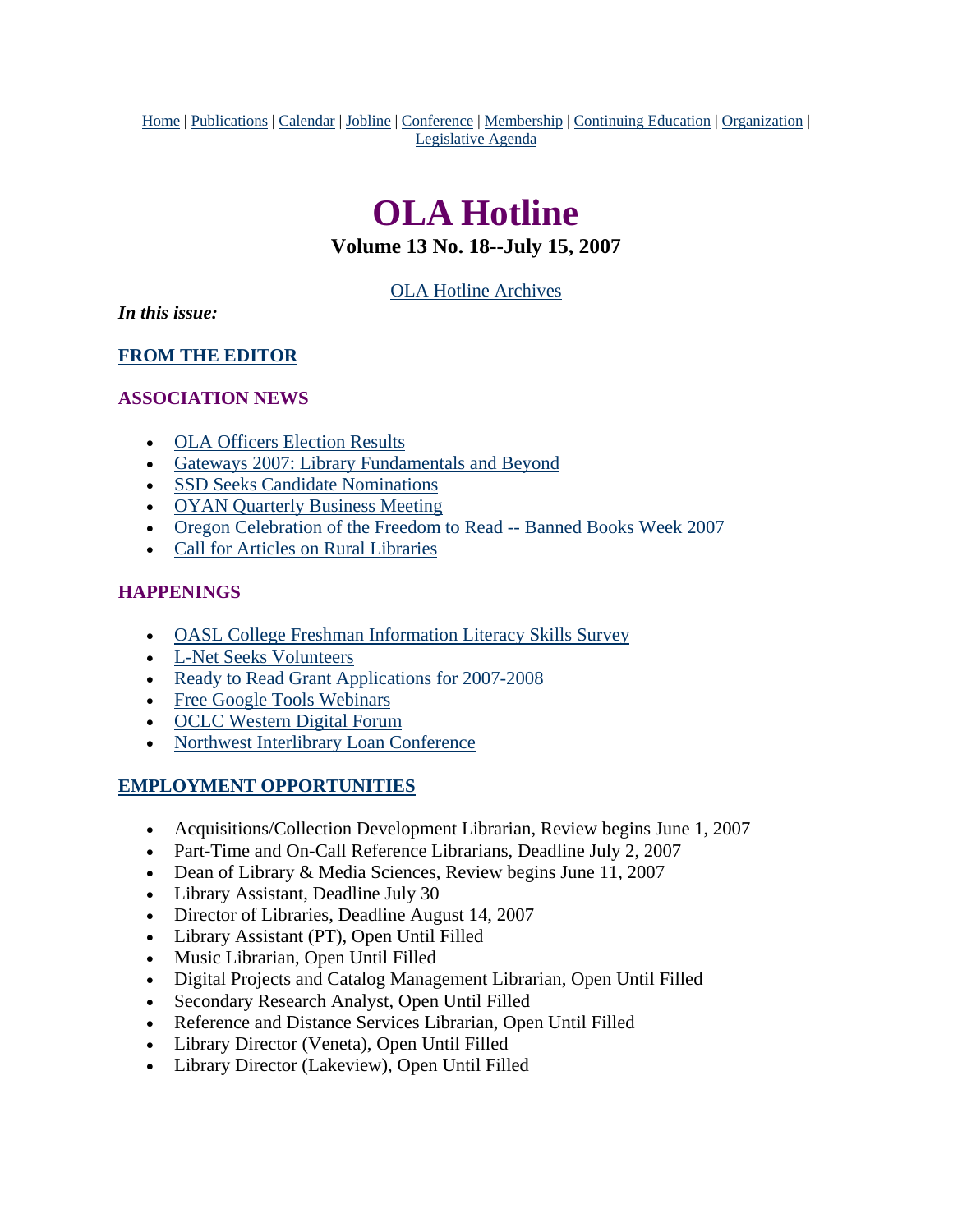# <span id="page-1-0"></span>**From the Editor**

Want to share what's happening at your library? Is someone retiring or is someone new coming on board? Send it in to OLA Hotline, a newsletter for, by and about OLA and its members. Just email it to ola@olaweb.org - we hope to hear from you soon! *[Stephanie Miller](mailto:ola@olaweb.org), Hotline Editor*

[back to top](#page-0-0)

### **Association News**

#### **OLA Officers Election Results**

OLA members should feel some pride in the state of our organization and optimism about our future. From a field of terrific candidates, it's with great pleasure that I welcome Mary Ginnane (president- elect), Brandon Barnett (secretary), Shirley Roberts (treasurer) and Suzanne Sager (ALA representative) to the 2007-2008 OLA board.

OLA works because its members are engaged and involved in the work of the organization. The willingness of members to bring their talents to serve in leadership roles is one of our greatest strengths. A special thanks to Teresa Landers, Hannah Rempel, Emiy Asch and Cara List for running for OLA office this year.

#### *[Sarah Beasley](mailto:bvsb@pdx.edu), OLA President*

[back to top](#page-0-0)

#### **Gateways 2007: Library Fundamentals and Beyond**

It's not too late to register for the Oregon Library Association Support Staff Divisions 13th Annual Conference, "Gateways 2007: Library Fundamentals and Beyond," July 20 at the Holiday Inn Wilsonville. The registration due date has been extended to Monday, July 16, 2007. You can also register for the conference and bring your payment the day of the conference.

Registration forms are available at: <https://web.memberclicks.com/mc/quickForm/viewForm.do?orgId=ola&formId=25896&test=1>

The conference registration deadline is July 13, with membership limited to the first 160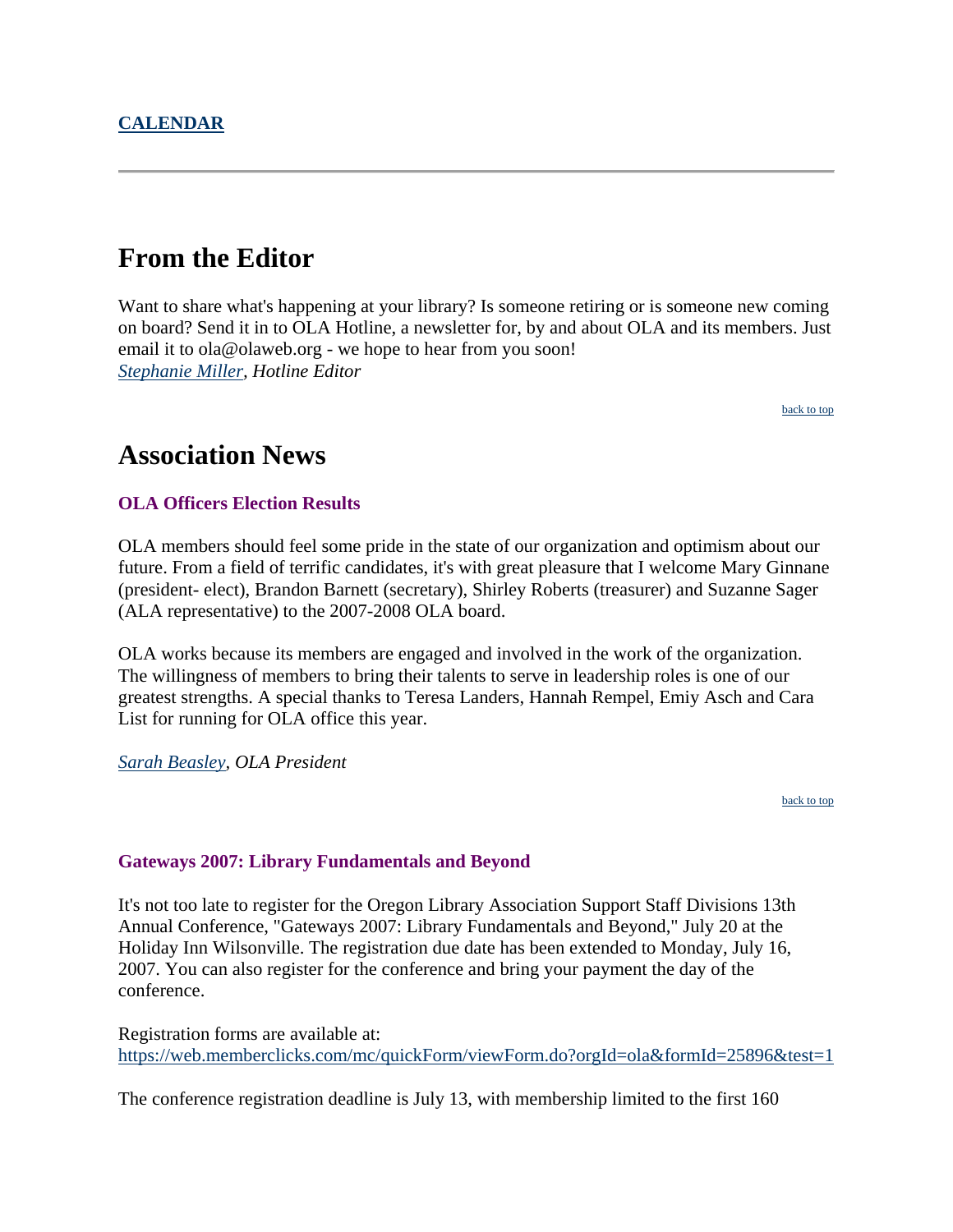<span id="page-2-0"></span>registrants. Registration fees are \$70 for SSD members and \$85 for non-members. Information on the program sessions are available at [http://library.willamette.edu/ssd/conference/.](http://library.willamette.edu/ssd/conference/)

How can libraries stay relevant? What do library employees, especially paraprofessionals, need to consider in preparing for the future of libraries? Molly Raphael, director of libraries for Multnomah County, will address these questions in her keynote speech, "The Changing Face of Libraries: Preparing for Tomorrow."

Jeff Havens, a professional comedian, speaker, and author from the Midwest urges people to "Uncrapify Your Life" at the lunchtime mock motivational seminar. His performance is a spoof of the motivational model, a satirical offering providing all the wrong advice in a tongue-incheek fashion.

#### *[Suzanne Sager](mailto:sagers@pdx.edu), SSD Conference Chair*

#### **SSD Seeks Candidate Nominations**

OLA Support Staff Division is seeking nominations of candidates for the SSD Executive Board for the coming year. Positions open this year are Interim Chair (position open due to resignation of in-coming chair for personal/medical reasons); Chair-Elect (conference committee chair 2007-08 and in-coming chair for the 2008-09 year); Recorder (one year committment) and Archivist. Chair-Elect and Archivist each have one candidate at this time. The Treasurers' position is a two year position, currently filled.

Participation on the SSD Executive Board provides many opportunities in addition to a great entry on your resume. This is a very active and diverse group of individuals. We welcome library personnel from all walks of the library world. Contact Rea Andrew, past chair; rea.andrew@ci.newberg.or.us or Suzanne Sager, current chair; sagers@pdx.edu or any SSD member for more information.

*Rea Andrew, SSD*

[back to top](#page-0-0)

#### **OYAN Quarterly Business Meeting**

If you ever needed an excuse to go to the beach, here it is! The next meeting of the Oregon Young Adult Network (OYAN) is scheduled for Friday, July 27th from 11 a.m. - 3 p.m. in beautiful Newport Public Library. Please join with other young-at-heart librarians to plan for the next year.

Newport Public Library 35 NW Nye St. Newport, OR 97365 Phone: (541) 265-2153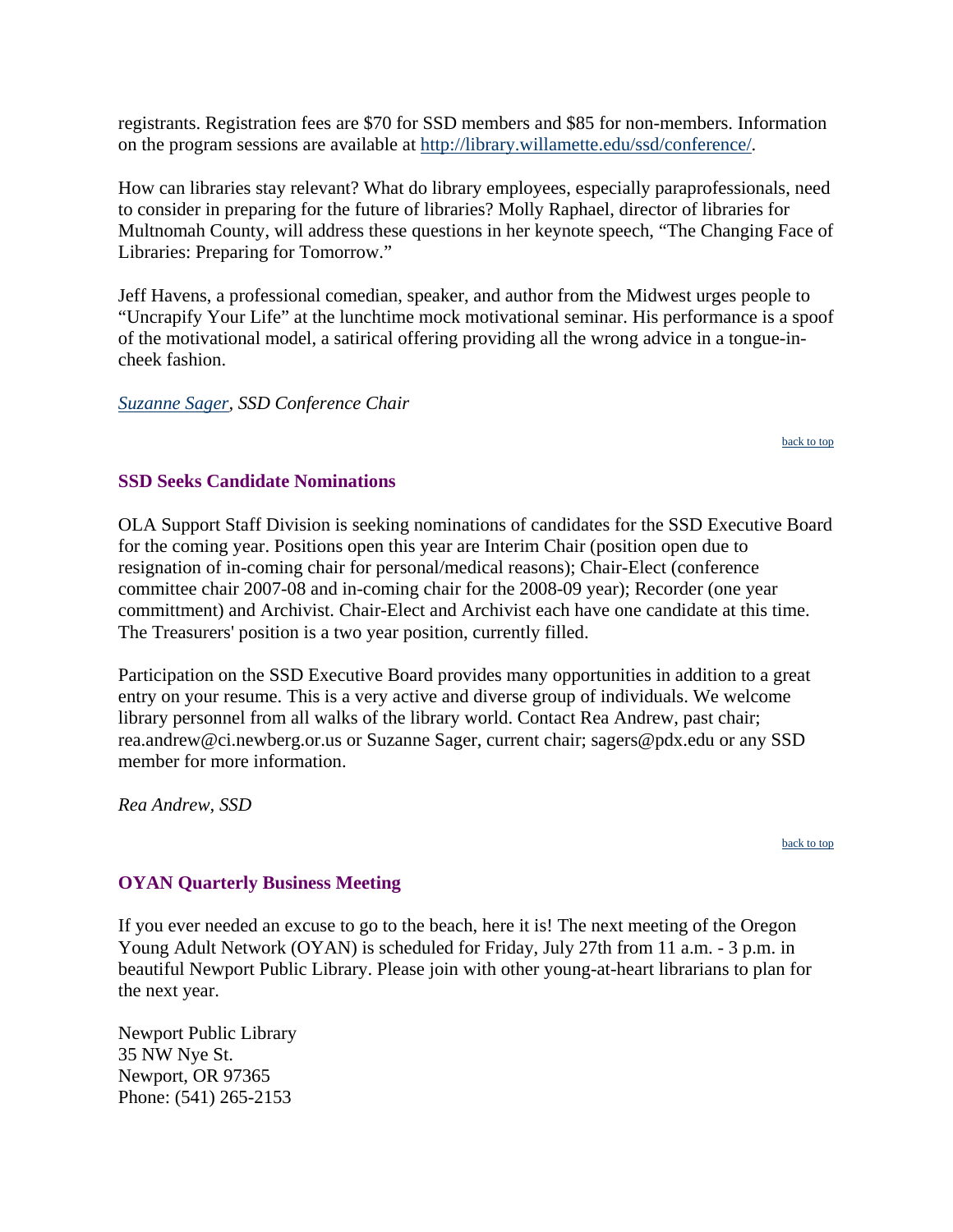<span id="page-3-0"></span>*Susan J. Smallreed,OYAN Secretary*

#### [back to top](#page-0-0)

#### **Oregon Celebration of the Freedom to Read - Banned Books Week 2007**

Hello fellow OLA members! I hope you are having a good summer and are surviving the heat.

The Oregon Library Association Intellectual Freedom Committee, and the ACLU of Oregon will once again be working together to promote the celebration of the freedom to read during Banned Books Week (September 29 - October 6, 2007) and the entire month of October. We are very pleased that this year the Oregon Association of School Librarians (OASL) Intellectual Freedom Committee has joined us. We are sending out this message early to give you an opportunity to start planning what your library will do to celebrate the freedom to read in Oregon in October.

Emily Crawford, Chair of the OASL Intellectual Freedom Committee has also posted a similar message on the OASL list.

In 2006 at least 50 public, academic, school and special libraries located in 27 counties participated in Oregon's Banned Book Week. We hope to increase that number this year.

Participation means having an exhibit, offering a program, activity, or special event celebrating the freedom to read in your library. If your library plans to participate, please respond to this message on Libs-OR, or contact Candy Morgan. My contact information is at the end of this message. Since we know that summer is a time for Summer Reading Programs, vacations and preparation for the start of school we will send another message in early September inviting your participation.

At the end of the 2006 celebration we sought reports from participating libraries. The most frequent requests received from libraries who participated last year were:

- 1. More buttons. As a result the ACLU of Oregon member who donated 3,000 bright yellow "I Read Banned Books"buttons last year has already ordered many more for the 2007 celebration. The buttons will be distributed to all participating libraries.
- 2. Oregon specific information about challenged books in an easy-to-use brochure. An ACLU of Oregon intern is compiling this information using the Banned Books Resource Book cumulative list of challenged materials and the annual reports of the Oregon Intellectual Freedom Clearing House. Each entry will include the author and title, a short description of the book, where and when it was challenged, and the outcome of the challenge.

You can also expect to have available to you ideas for displays, programs and activities, and assistance with publicity in your community. As a start I have attached some ideas for activities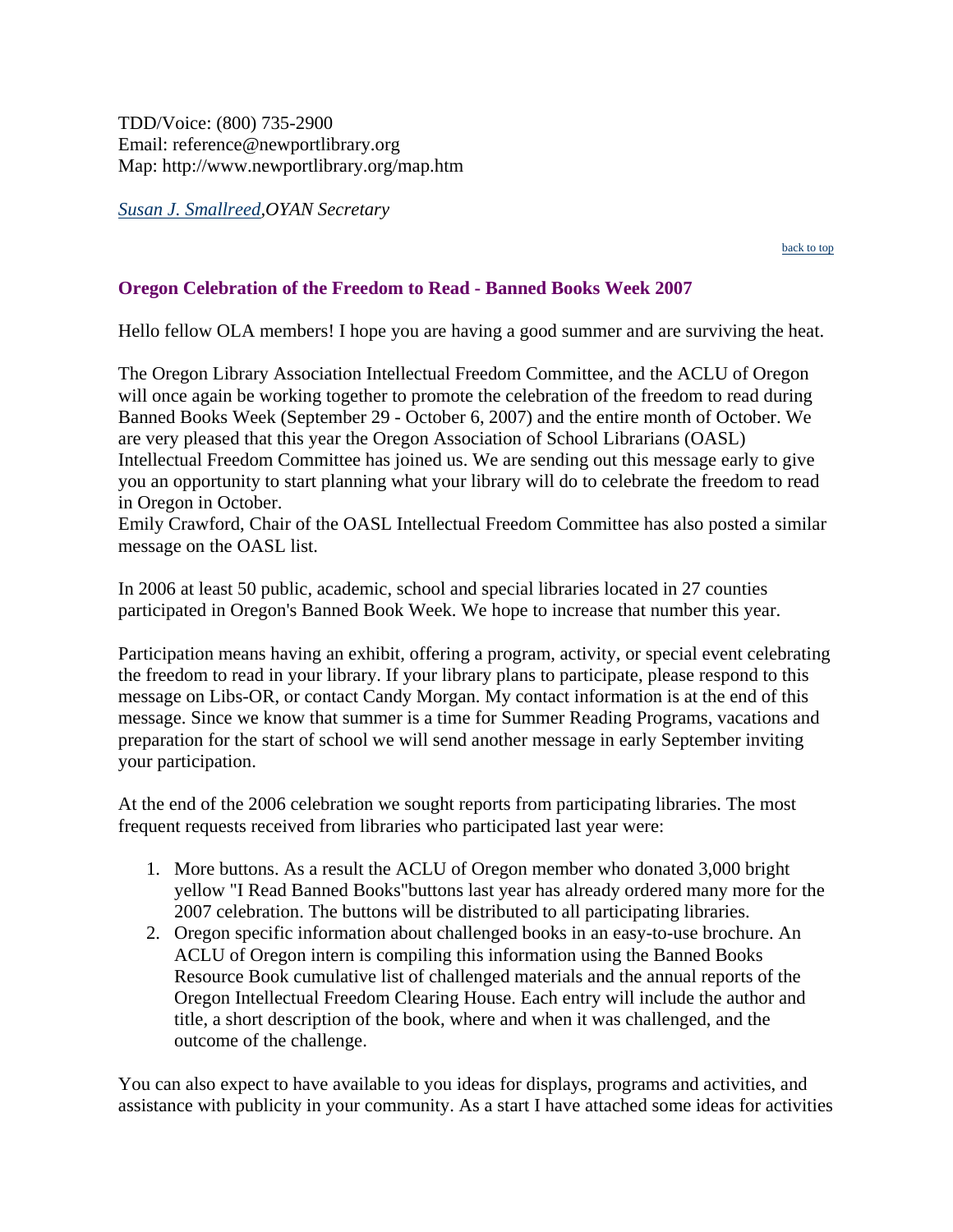<span id="page-4-0"></span>that were included in last year's report.

Please contact me if you have any questions, suggestions, or would like to be more involved.

*Candy Morgan, Intellectual Freedom Committee*

#### [back to top](#page-0-0)

#### **Call for Articles on Rural Libraries**

The deadline for submissions to the Fall 2007 OLA Quarterly issue on rural libraries has been extended to August 15th (this is for the final edited copy).

Delivering library services to the estimated 839,000 Oregonians living in the rural areas of the state is a challenge! Are you a librarian in a rural area or have a topic of interest for rural librarians? We are interested in short (500-800 word) articles on issues facing rural libraries, such as:

- \* funding and fund-raising
- \* technology support
- \* use of social networking technologies
- \* building community support
- \* instruction and training efforts for users

Or anything else of particular interest for or about libraries in Oregon's extensive rural areas.

Please contact us as soon as possible with your idea. Contact either Ruth Vondracek: ruth.vondracek at oregonstate.edu or 541 737-9273 or Valery King: valery.king at oregonstate.edu

*Ruth Vandracek, OLA Quarterly Guest Editor*

[back to top](#page-0-0)

### **Happenings**

#### **OASL College Freshman Information Literacy Skills Survey**

Dear Oregon Community College or University Librarian,

The Oregon Association of School Librarians (OASL) has asked me to present at their annual meeting in October, 2007. The librarians in Oregon 's high schools prepare many of their students to attend colleges and universities in this state. They have a question of Oregon librarians. They would like to know what expectations you have regarding the library research skills and abilities of entering freshmen at your institution.

I have created a short online survey that asks you just that. It will take about 15 minutes to complete and is available at<http://survey.oit.pdx.edu/ss/wsb.dll/schroedr/FreshmenSkills.htm>.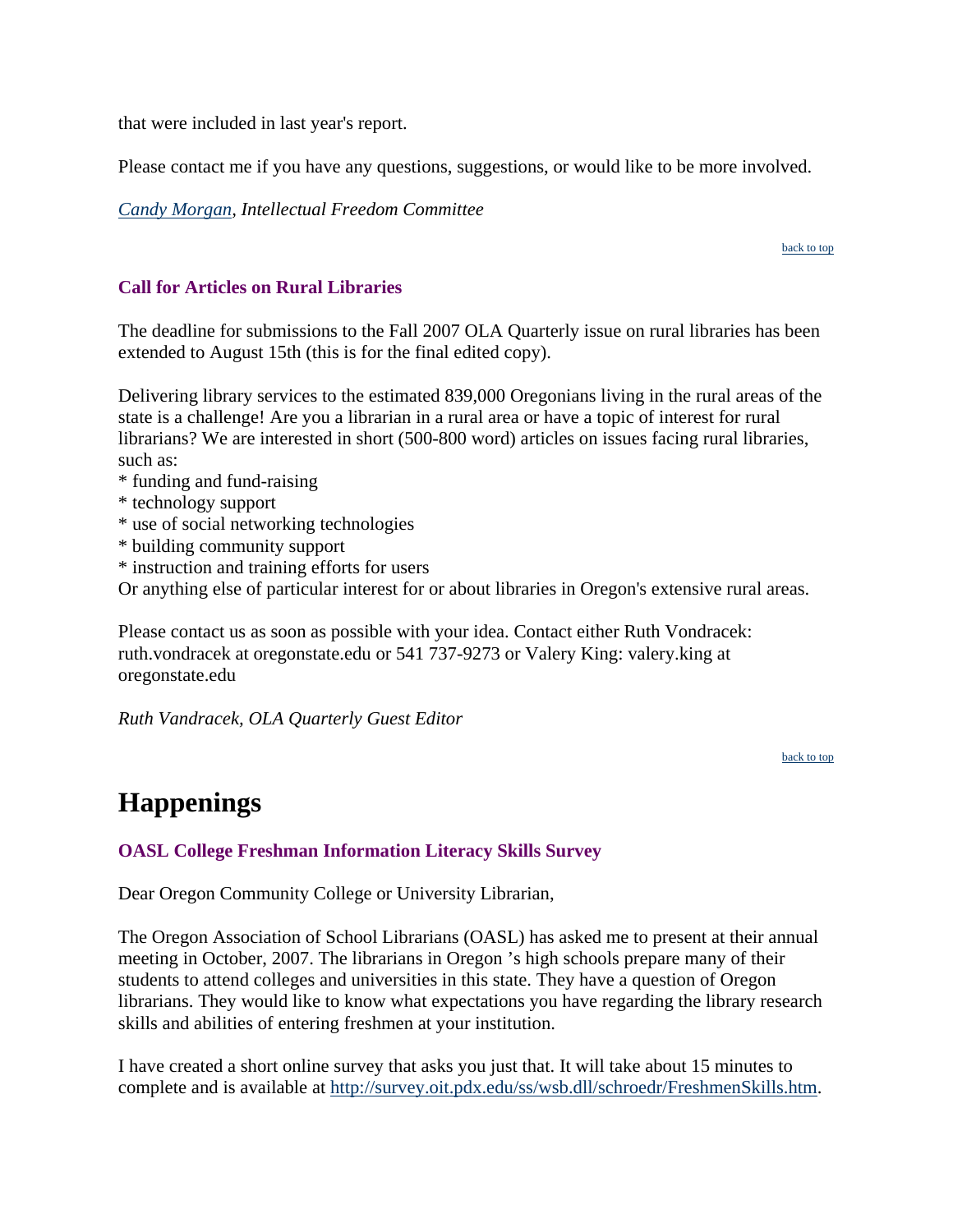<span id="page-5-0"></span>None of the survey data will be connected to you personally and any use of data in my reporting will be at an aggregate level or anonymous. We have received the approval of our Office of Research and Sponsored Projects to send out this survey. Please feel free to contact me at the address below if you have any questions.

Thank you in advance for your participation!

*[Robert Schroeder,](mailto:schroedr@pdx.edu) Reference /Instruction Librarian, Portland State University, 503.725.4519*

[back to top](#page-0-0)

#### **L-Net Seeks Volunteers**

L-net, Oregon's Digital Reference Project, is accepting applications for our volunteer program. Volunteers answer live chat and e-mail reference questions for L-net, typically from home computers. We're asking volunteers to make a commitment of two hours per week for a minimum of six months. There will be about ten hours of training required prior to staffing the service.

Please contact me with any questions you have about the volunteer program, application procedures, or if you would like to see the complete volunteer job description.

A note for Oregon libraries, this volunteer program is separate from our partnership program. Oregon libraries are always welcome to partner with L-net! If your library would like to become an L-net partner, helping to answer chat questions or e-mail questions, or both, or if you'd just like information about the different levels of partnership available, contact me anytime to learn how to partner with L-net.

*[Emily Papagni,](mailto:emilyp@multcolib.org) L-net Training Coordinator, Multnomah County Library, 503.988.5433, www.oregonlibraries.net*

[back to top](#page-0-0)

#### **Ready to Read Grant Applications for 2007-2008**

Ready to Read Grant application packet will be mailed July 2, 2007. Public library directors and children's librarians will receive packets that contain the application, list of proposed grants, working copy of the 2007-2008 final report form, and answers to frequently asked questions about the changes to the Ready to Read Grant program. The application is also available on the [State Library website](http://www.oregon.gov/OSL/LD/) to download, complete, and mail. Applications must be postmarked August 31, 2007 to qualify for the grant.

This year, the Oregon Legislative Assembly increased Ready to Read funding to \$1 per child and amended ORS 357.750 and 357.780 to specify that the Grant is for early literacy services for children 0-5 years old and to provide the statewide summer reading program for children 0- 14 years old, and to establish a minimum grant of \$1,000. For more information contact [Katie](mailto:katie.anderson@state.or.us)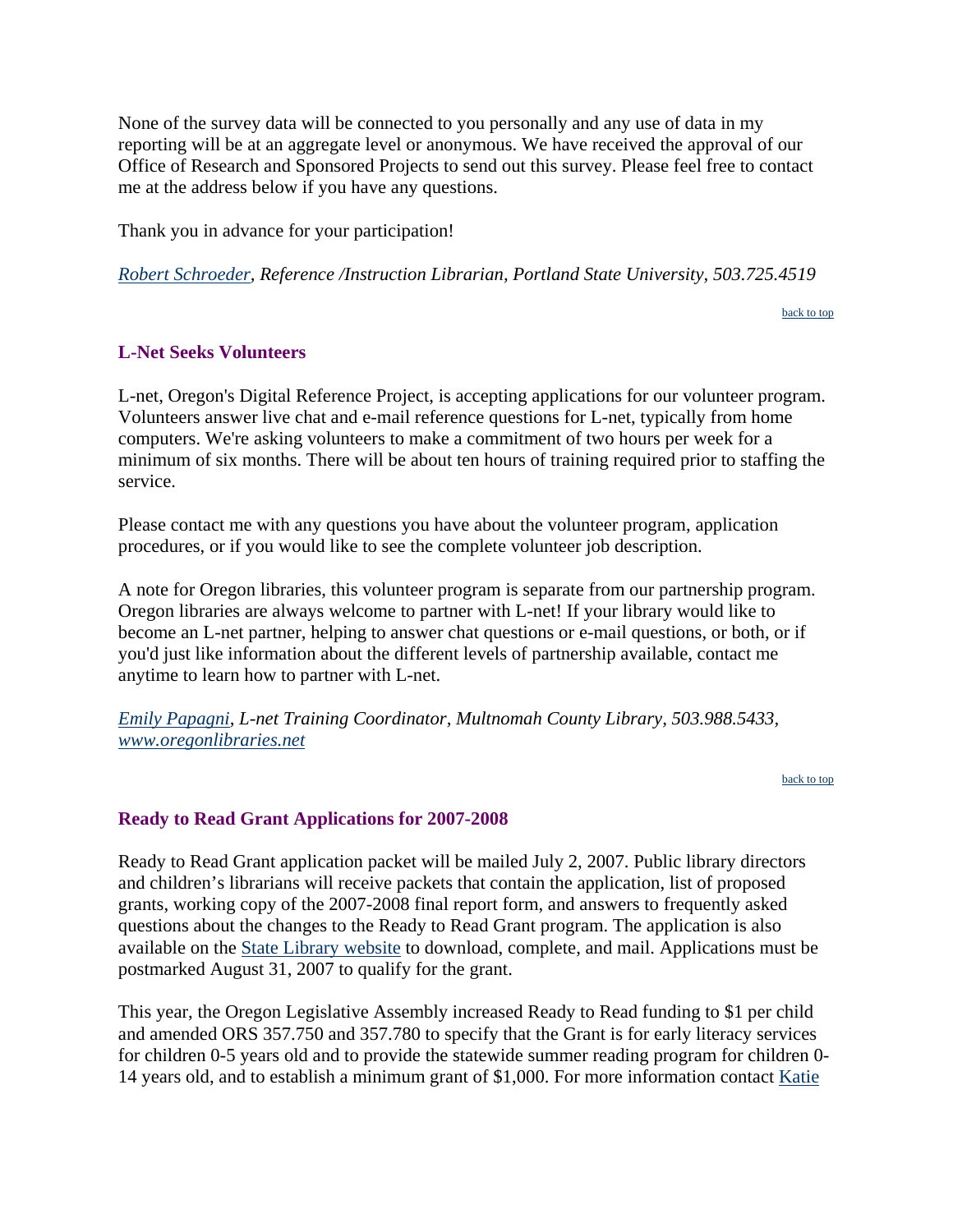#### <span id="page-6-0"></span>[Anderson,](mailto:katie.anderson@state.or.us) (503)378-2528 or [Val Vogt](mailto:val.t.vogt@state.or.us), (503)378-2525.

#### **Free Google Tools Webinar**

The following webinar is free to all Oregon library staff through a paid membership from the Oregon State Library with LSTA funds:

• July 27, 9-10am or 1-2pm PT Google Tools Drive-by Series Part 3: Google Books and Scholar

The format for each session usually will be a one hour to one-and-one-half hour segment with a question and answer session to follow. To participate, all that's needed are a computer (minimum of 128 MB of RAM, although 256 MB is recommended); Internet Explorer 5.5 Web browser, Java enabled; speakers; and Internet access of 56k or above. A microphone connected to the computer is optional for the audio, which also is available by a long-distance phone bridge (not a toll-free number).

Register online using BCR's Workshop Registration Form. Please indicate in the Comments box at the bottom of the Registration Form whether you are attending a morning or afternoon session.

Don't forget! Free Friday Forum sessions are recorded and archived after the class has been completed. Visit the FFF Archive for a list of available sessions. For additional information or questions, please visit:<http://www.bcr.org/training/online/fff/index.html>or contact [Regan](mailto:rharper@bcr.org)  [Harper](mailto:rharper@bcr.org)

[back to top](#page-0-0)

#### **OCLC Western Digital Forum**

August 9-10, 2007

The third annual OCLC Western Digital Forum will be held in San Diego on August 9-10, 2007, at the Hacienda Hotel in Old Town. This year's theme is Maximizing Metadata, Data Curation and Applications.

The forum will continue the discussion of issues relating to metadata, data curation and automating applications for digital collections. It will highlight national projects of significance and feature experts from the library and cultural heritage communities.

Among the speakers are Murtha Baca, Head of the Getty Standards Program, Dr. Marcia Lei Zeng, Professor, Kent State University, and Ricky Erway, Program Officer, OCLC Programs and Research. Presentations will analyze existing major projects and examine issues such as long-term management of data, care and handling of digital collections, metadata, copyright,